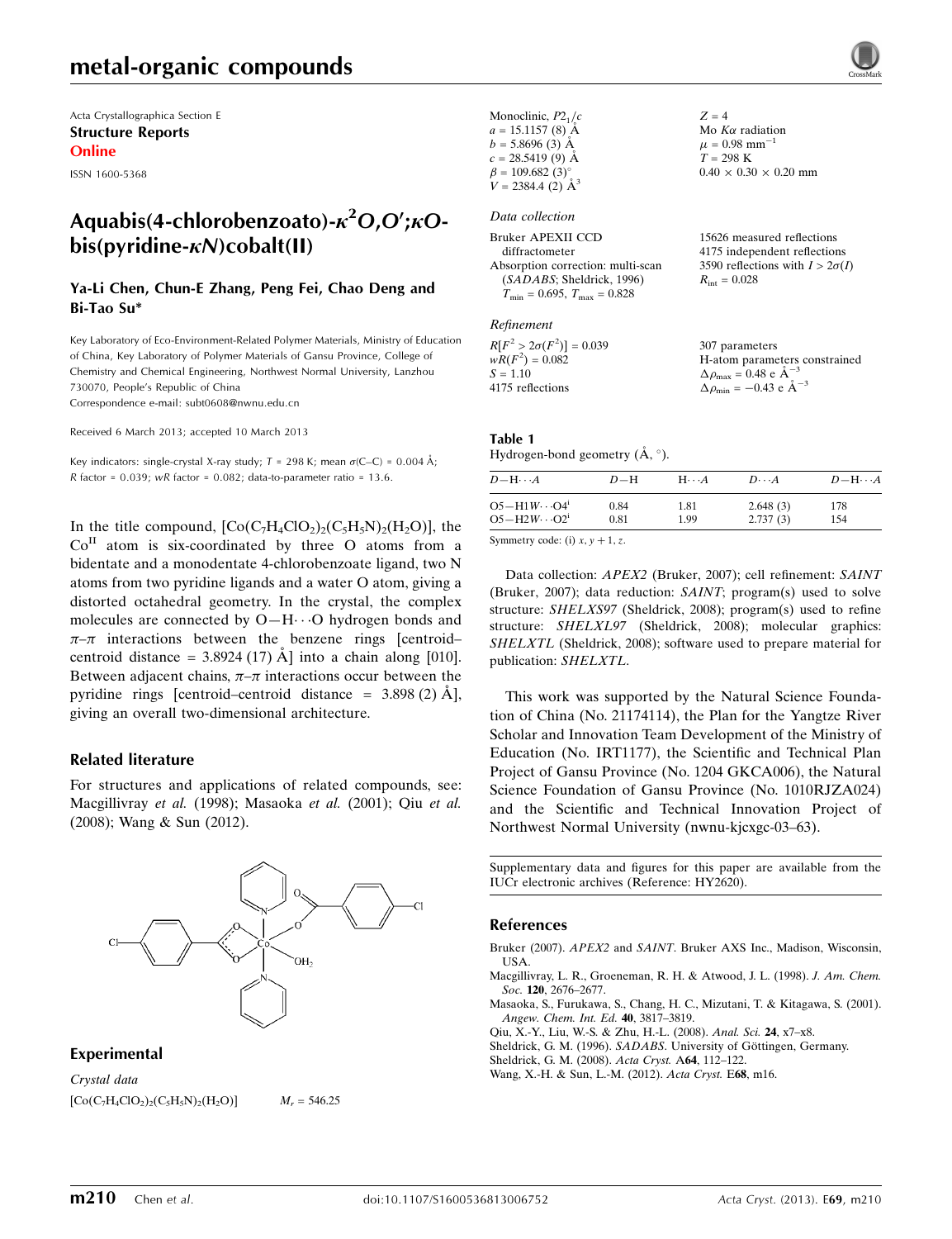# **supporting information**

*Acta Cryst.* (2013). E**69**, m210 [doi:10.1107/S1600536813006752]

# **Aquabis(4-chlorobenzoato)-***κ***<sup>2</sup>** *O***,***O***′;***κO***-bis(pyridine-***κN***)cobalt(II)**

# **Ya-Li Chen, Chun-E Zhang, Peng Fei, Chao Deng and Bi-Tao Su**

# **S1. Comment**

Metal-organic frameworks (MOFs) of aromatic acid are of great interest not only owing to their various structural motifs, but also due to their potential applications in the areas of material chemistry, medical chemistry, biological chemistry, molecular recognition and molecular device (Macgillivray *et al.*, 1998; Masaoka *et al.*, 2001). Sometimes hydrogen bonds play important roles in MOFs (Qiu *et al.*, 2008; Wang & Sun, 2012). In order to achieve MOFs by self-assembly and to explore their hydrogen bonds, herein we report the synthesis and crystal structure of a cobalt complex with 4 chlorobenzoic acid.

As shown in Fig. 1, the  $Co<sup>H</sup>$  atom is six-coordinated by three O atoms from two 4-chlorobenzoate ligands, two N atoms from two pyridine molecules and a water molecule. The  $Co<sup>\Pi</sup>$  atom adopts a distorted octahedral geometry, in which two N atoms occupy the axial sites. The axial Co—N bond distances are 2.158 (2) and 2.168 (2) Å. The Co1—O3 bond distance [1.9931 (19) Å] for the monodentate 4-chlorobenzoate ligand is slightly shorter than Co1—O1 and Co1—O2  $[2.1674 (18)$  and 2.2196 (18) Å] for the bidentate ligand. The crystal packing shows that the molecules are linked by O— H···O hydrogen bonds and *π*–*π* interactions between the benzene rings [centroid–centroid distances = 3.8924 (17) Å] into a polymeric chain along [010], as shown in Fig. 2. Between the adjacent chains, *π*–*π* interactions exist between the pyridine rings [centroid–centroid distance is 3.898 (2) Å] to give an overall 2D architecture.

# **S2. Experimental**

A pyridine solution (5 ml) of Co(NO3)2.4H2O (0.1 mmol) was added dropwise to an ethyl acetate solution (15 ml) of 4 chlorobenzoic acid (0.2 mmol). The mixture was sealed in a Teflon-lined autoclave and heated under autogenous pressure to 120°C for 3 days and then allowed to cool to room temperature at a rate of 1°C per minute. Block-shaped purple crystals of the title complex were collected in 43% yield.

# **S3. Refinement**

H atoms on C atoms were place at calculated positions and refined as riding atoms, with  $C-H = 0.93 \text{ Å}$  and with  $U_{\text{iso}}(H)$  $= 1.2 U_{eq}(C)$ . H atoms of water molecule were located from a difference Fourier map and refined as riding with  $U_{iso}(H)$  =  $1.5U_{eq}(O)$ .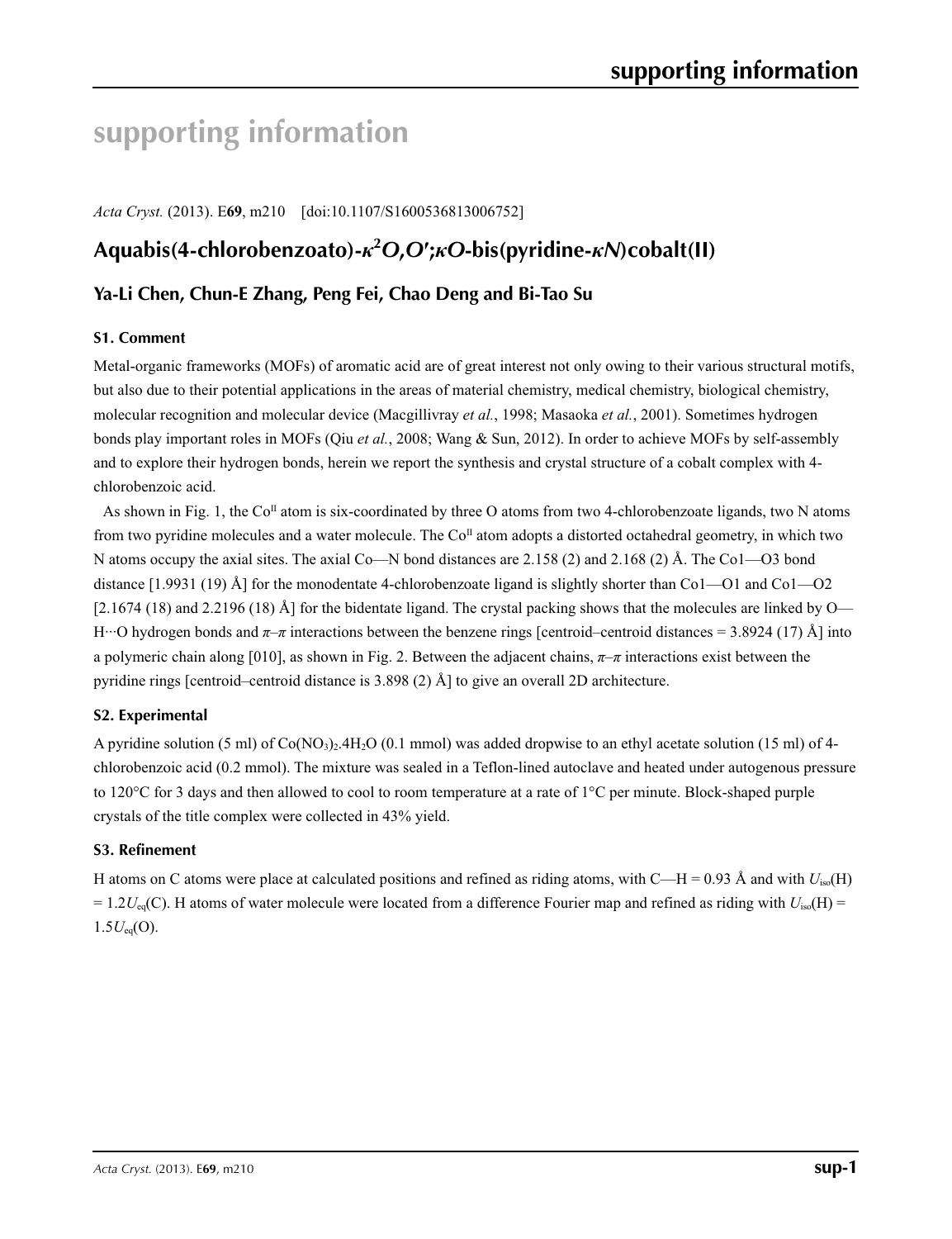

# **Figure 1**

The molecular structure of the title complex. Displacement ellipsoids are drawn at the 30% probability level.



# **Figure 2**

The chain structure of the title complex, constructed by hydrogen bonds (dashed lines).

# **Aquabis(4-chlorobenzoato)-***κ***<sup>2</sup>** *O***,***O***′;***κO***-bis(pyridine-***κN***)cobalt(II)**

*Crystal data*  $[Co(C<sub>7</sub>H<sub>4</sub>ClO<sub>2</sub>)<sub>2</sub>(C<sub>5</sub>H<sub>5</sub>N)<sub>2</sub>(H<sub>2</sub>O)]$  $M_r = 546.25$ 

Monoclinic, *P*21/*c* Hall symbol: -P 2ybc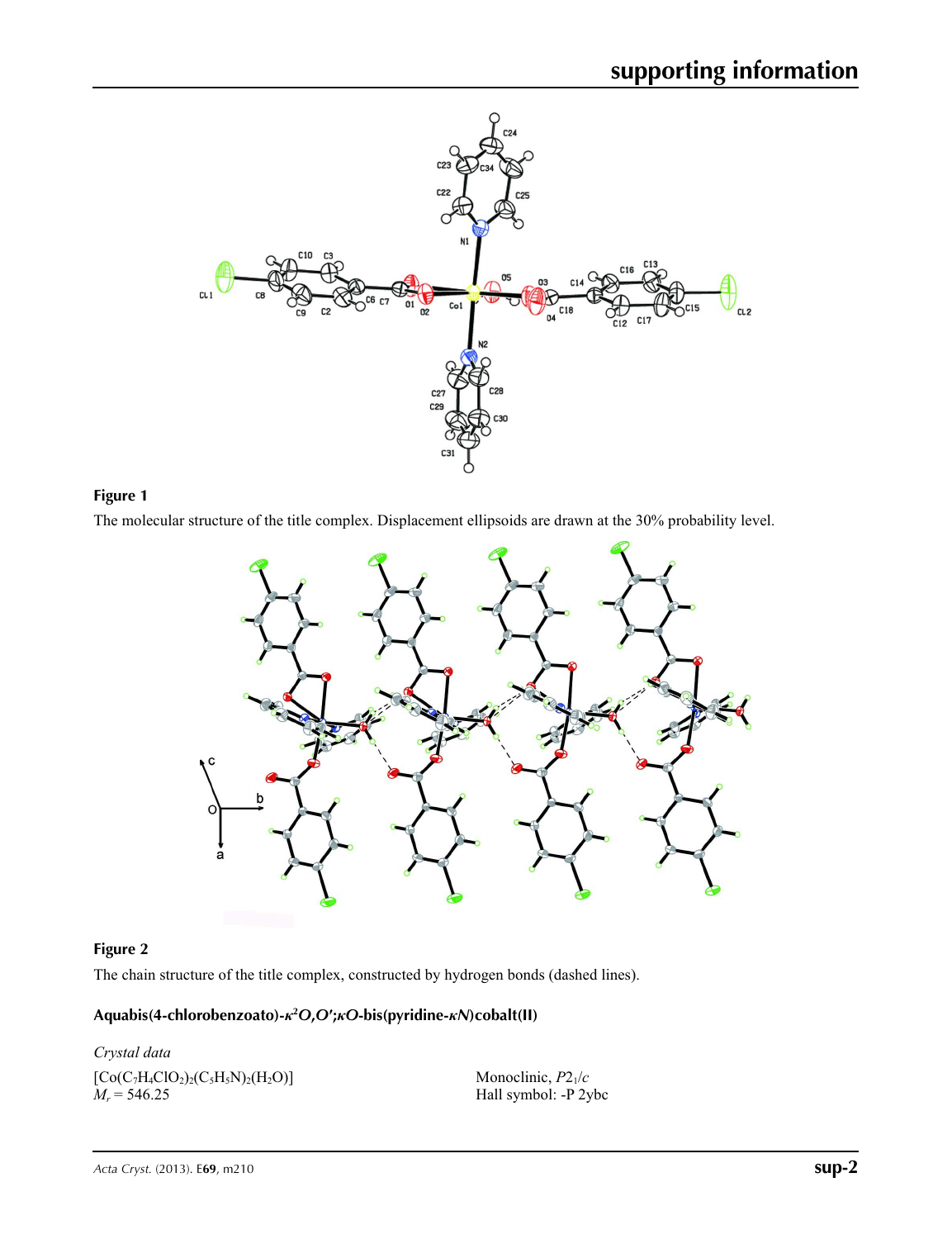Mo *Kα* radiation,  $\lambda = 0.71073$  Å Cell parameters from 6935 reflections

 $\theta$  = 2.4–28.2°  $\mu$  = 0.98 mm<sup>-1</sup> *T* = 298 K Block, purple

 $0.40 \times 0.30 \times 0.20$  mm

 $a = 15.1157(8)$  Å  $b = 5.8696(3)$  Å  $c = 28.5419(9)$  Å  $\beta$  = 109.682 (3)<sup>°</sup>  $V = 2384.4$  (2)  $\AA$ <sup>3</sup>  $Z = 4$  $F(000) = 1116$  $D_x = 1.522$  Mg m<sup>-3</sup>

# *Data collection*

| pana comento                             |                                                                            |
|------------------------------------------|----------------------------------------------------------------------------|
| Bruker APEXII CCD                        | 15626 measured reflections                                                 |
| diffractometer                           | 4175 independent reflections                                               |
| Radiation source: fine-focus sealed tube | 3590 reflections with $I > 2\sigma(I)$                                     |
| Graphite monochromator                   | $R_{\text{int}} = 0.028$                                                   |
| $\varphi$ and $\omega$ scans             | $\theta_{\text{max}} = 25.0^{\circ}$ , $\theta_{\text{min}} = 2.4^{\circ}$ |
| Absorption correction: multi-scan        | $h = -17 \rightarrow 17$                                                   |
| (SADABS; Sheldrick, 1996)                | $k = -6 \rightarrow 6$                                                     |
| $T_{\min}$ = 0.695, $T_{\max}$ = 0.828   | $l = -33 \rightarrow 33$                                                   |

## *Refinement*

| Refinement on $F^2$                             | Secondary atom site location: difference Fourier   |
|-------------------------------------------------|----------------------------------------------------|
| Least-squares matrix: full                      | map                                                |
| $R[F^2 > 2\sigma(F^2)] = 0.039$                 | Hydrogen site location: inferred from              |
| $wR(F^2) = 0.082$                               | neighbouring sites                                 |
| $S = 1.10$                                      | H-atom parameters constrained                      |
| 4175 reflections                                | $w = 1/[\sigma^2(F_0^2) + (0.0201P)^2 + 2.9673P]$  |
| 307 parameters                                  | where $P = (F_o^2 + 2F_c^2)/3$                     |
| 0 restraints                                    | $(\Delta/\sigma)_{\text{max}} = 0.001$             |
| Primary atom site location: structure-invariant | $\Delta\rho_{\text{max}} = 0.48$ e Å <sup>-3</sup> |
| direct methods                                  | $\Delta \rho_{\rm min} = -0.43$ e Å <sup>-3</sup>  |

# *Special details*

**Geometry**. All e.s.d.'s (except the e.s.d. in the dihedral angle between two l.s. planes) are estimated using the full covariance matrix. The cell e.s.d.'s are taken into account individually in the estimation of e.s.d.'s in distances, angles and torsion angles; correlations between e.s.d.'s in cell parameters are only used when they are defined by crystal symmetry. An approximate (isotropic) treatment of cell e.s.d.'s is used for estimating e.s.d.'s involving l.s. planes.

**Refinement**. Refinement of  $F^2$  against ALL reflections. The weighted *R*-factor  $wR$  and goodness of fit *S* are based on  $F^2$ , conventional *R*-factors *R* are based on *F*, with *F* set to zero for negative  $F^2$ . The threshold expression of  $F^2 > \sigma(F^2)$  is used only for calculating *R*-factors(gt) *etc*. and is not relevant to the choice of reflections for refinement. *R*-factors based on *F*<sup>2</sup> are statistically about twice as large as those based on *F*, and *R*- factors based on ALL data will be even larger.

*Fractional atomic coordinates and isotropic or equivalent isotropic displacement parameters (Å2 )*

|                 | x             | ν           | z            | $U_{\rm iso} * / U_{\rm eq}$ |  |
|-----------------|---------------|-------------|--------------|------------------------------|--|
| Co <sub>1</sub> | 0.23784(2)    | 0.86593(6)  | 0.875872(13) | 0.02636(11)                  |  |
| C <sub>11</sub> | $-0.21542(8)$ | 0.3351(2)   | 0.95560(5)   | 0.0979(4)                    |  |
| Cl2             | 0.71492(7)    | 0.92030(19) | 0.78128(5)   | 0.0839(4)                    |  |
| O <sub>1</sub>  | 0.10651(13)   | 0.9072(3)   | 0.88994(7)   | 0.0379(5)                    |  |
| O <sub>2</sub>  | 0.17142(13)   | 0.5694(3)   | 0.89912(7)   | 0.0359(5)                    |  |
| O <sub>3</sub>  | 0.35454(13)   | 0.7911(4)   | 0.86129(7)   | 0.0451(5)                    |  |
| O4              | 0.40222(15)   | 0.4307(4)   | 0.86863(9)   | 0.0556(6)                    |  |
| O <sub>5</sub>  | 0.24608(13)   | 1.2116(3)   | 0.86343(7)   | 0.0366(5)                    |  |
| H1W             | 0.2964        | 1.2776      | 0.8651       | $0.055*$                     |  |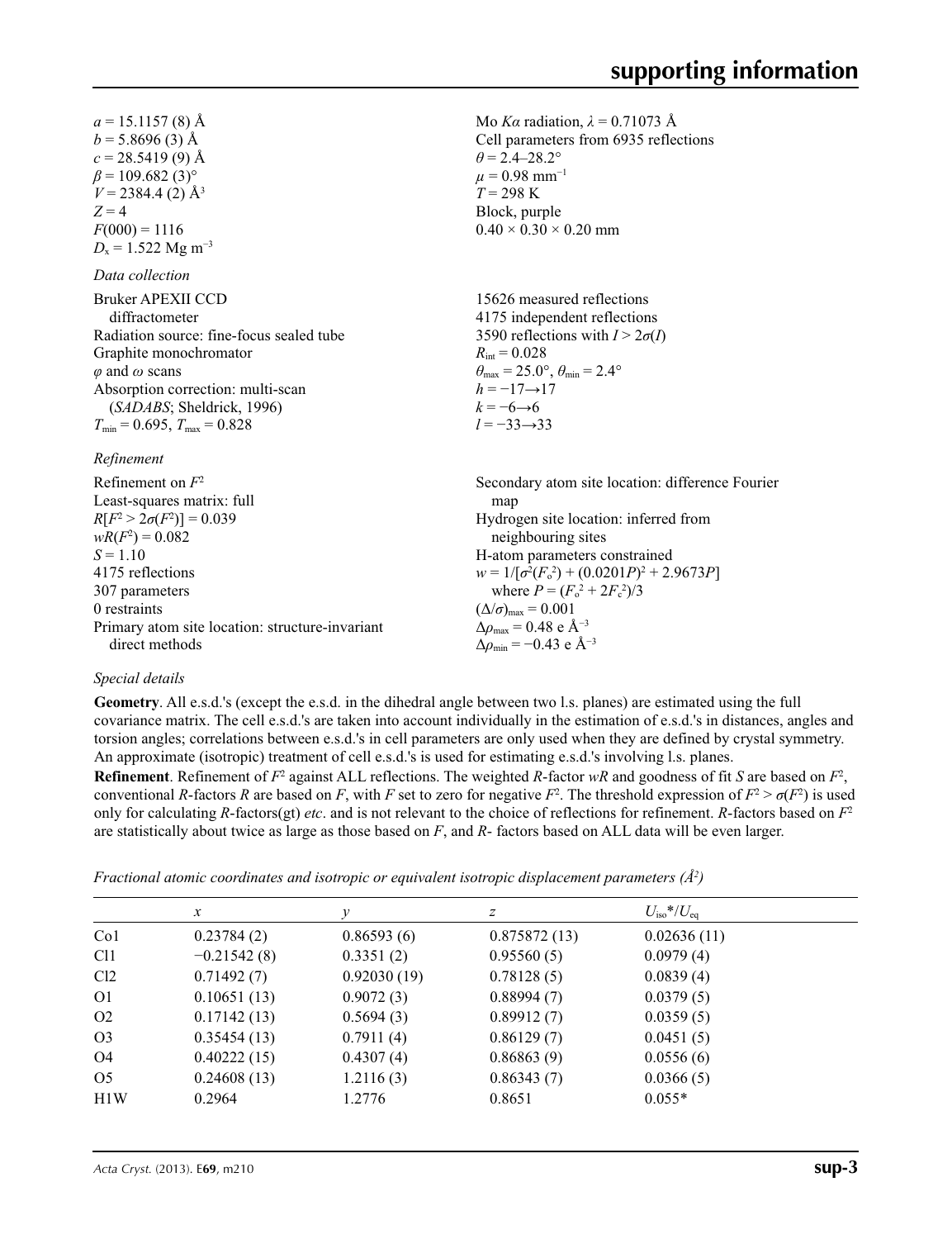| H2W             | 0.2166       | 1.2839    | 0.8774      | $0.055*$  |
|-----------------|--------------|-----------|-------------|-----------|
| N1              | 0.16311(15)  | 0.8021(4) | 0.79767(8)  | 0.0326(5) |
| N2              | 0.31910(15)  | 0.9057(4) | 0.95367(8)  | 0.0325(5) |
| C2              | 0.0318(2)    | 0.3927(5) | 0.93584(10) | 0.0412(7) |
| H2              | 0.0852       | 0.3037    | 0.9411      | $0.049*$  |
| C <sub>3</sub>  | $-0.0535(2)$ | 0.7357(6) | 0.90731(11) | 0.0420(7) |
| H <sub>3</sub>  | $-0.0569$    | 0.8806    | 0.8936      | $0.050*$  |
| C6              | 0.02714(19)  | 0.6065(5) | 0.91523(9)  | 0.0319(6) |
| C7              | 0.10590(18)  | 0.7004(5) | 0.90078(9)  | 0.0301(6) |
| C8              | $-0.1215(2)$ | 0.4410(6) | 0.94008(12) | 0.0524(9) |
| C9              | $-0.0427(2)$ | 0.3096(6) | 0.94881(12) | 0.0496(8) |
| H9              | $-0.0391$    | 0.1663    | 0.9633      | $0.060*$  |
| C10             | $-0.1284(2)$ | 0.6540(6) | 0.91935(12) | 0.0526(9) |
| H10             | $-0.1824$    | 0.7411    | 0.9136      | $0.063*$  |
| C12             | 0.55779(19)  | 0.5577(5) | 0.84130(11) | 0.0374(7) |
| H12             | 0.5598       | 0.4156    | 0.8560      | $0.045*$  |
| C13             | 0.5506(2)    | 0.9779(5) | 0.79653(11) | 0.0420(7) |
| H13             | 0.5482       | 1.1187    | 0.7812      | $0.050*$  |
| C14             | 0.48302(18)  | 0.7019(4) | 0.83676(9)  | 0.0288(6) |
| C15             | 0.6245(2)    | 0.8322(5) | 0.80206(12) | 0.0436(7) |
| C16             | 0.4800(2)    | 0.9117(5) | 0.81416(10) | 0.0356(7) |
| H16             | 0.4298       | 1.0094    | 0.8108      | $0.043*$  |
| C17             | 0.6296(2)    | 0.6223(5) | 0.82424(12) | 0.0471(8) |
| H17             | 0.6802       | 0.5258    | 0.8277      | $0.056*$  |
| C18             | 0.40645(18)  | 0.6316(5) | 0.85674(10) | 0.0343(6) |
| C22             | 0.1111(2)    | 0.6170(5) | 0.78027(11) | 0.0402(7) |
| H22             | 0.1064       | 0.5078    | 0.8029      | $0.048*$  |
| C23             | 0.0641(2)    | 0.5797(5) | 0.73044(11) | 0.0466(8) |
| H23             | 0.0285       | 0.4483    | 0.7200      | $0.056*$  |
| C <sub>24</sub> | 0.0700(2)    | 0.7357(6) | 0.69669(11) | 0.0487(8) |
| H <sub>24</sub> | 0.0374       | 0.7157    | 0.6629      | $0.058*$  |
| C <sub>25</sub> | 0.1706(2)    | 0.9504(6) | 0.76401(11) | 0.0468(8) |
| H25             | 0.2081       | 1.0784    | 0.7750      | $0.056*$  |
| C27             | 0.3169(2)    | 1.0861(5) | 0.98112(11) | 0.0455(8) |
| H27             | 0.2752       | 1.2033    | 0.9667      | $0.055*$  |
| C28             | 0.3784(2)    | 0.7390(5) | 0.97579(11) | 0.0425(7) |
| H28             | 0.3801       | 0.6097    | 0.9573      | $0.051*$  |
| C29             | 0.3737(3)    | 1.1083(6) | 1.03022(12) | 0.0572(9) |
| H <sub>29</sub> | 0.3704       | 1.2379    | 1.0483      | $0.069*$  |
| C30             | 0.4374(2)    | 0.7476(6) | 1.02459(11) | 0.0497(8) |
| H30             | 0.4778       | 0.6275    | 1.0386      | $0.060*$  |
| C31             | 0.4349(2)    | 0.9365(6) | 1.05170(12) | 0.0545(9) |
| H31             | 0.4745       | 0.9486    | 1.0846      | $0.065*$  |
| C34             | 0.1252(2)    | 0.9234(6) | 0.71350(11) | 0.0541(9) |
| H34             | 0.1321       | 1.0317    | 0.6912      | $0.065*$  |
|                 |              |           |             |           |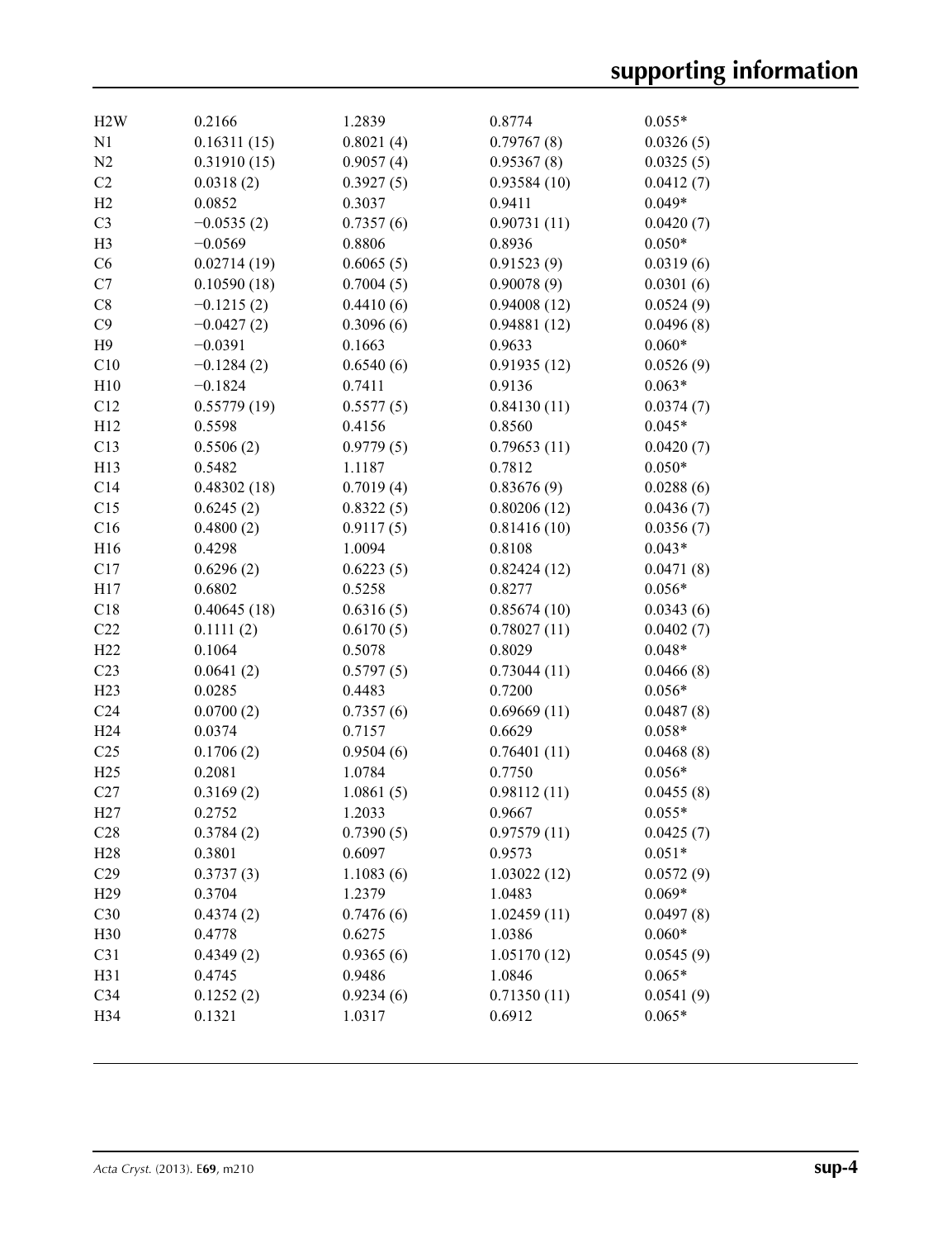*Atomic displacement parameters (Å2 )*

|                 | $U^{11}$    | $U^{22}$    | $U^{33}$    | $U^{12}$       | $U^{13}$    | $U^{23}$      |
|-----------------|-------------|-------------|-------------|----------------|-------------|---------------|
| Co1             | 0.02674(19) | 0.02380(19) | 0.02987(19) | $-0.00091(15)$ | 0.01127(14) | 0.00061(15)   |
| C11             | 0.0735(7)   | 0.1326(11)  | 0.1053(9)   | $-0.0426(7)$   | 0.0536(7)   | 0.0101(8)     |
| Cl2             | 0.0694(6)   | 0.0799(7)   | 0.1319(10)  | $-0.0037(5)$   | 0.0727(7)   | 0.0154(7)     |
| O <sub>1</sub>  | 0.0372(11)  | 0.0302(11)  | 0.0534(12)  | 0.0000(9)      | 0.0246(10)  | 0.0037(9)     |
| O2              | 0.0396(11)  | 0.0296(10)  | 0.0458(11)  | $-0.0011(9)$   | 0.0240(9)   | $-0.0020(9)$  |
| O <sub>3</sub>  | 0.0355(11)  | 0.0561(14)  | 0.0504(13)  | 0.0067(10)     | 0.0233(10)  | 0.0017(11)    |
| <b>O4</b>       | 0.0485(13)  | 0.0444(14)  | 0.0834(17)  | $-0.0051(11)$  | 0.0348(12)  | 0.0148(12)    |
| O <sub>5</sub>  | 0.0400(11)  | 0.0224(10)  | 0.0523(13)  | $-0.0030(8)$   | 0.0220(10)  | $-0.0017(9)$  |
| N1              | 0.0320(12)  | 0.0334(13)  | 0.0325(13)  | $-0.0028(10)$  | 0.0111(10)  | $-0.0001(10)$ |
| N2              | 0.0337(12)  | 0.0308(13)  | 0.0336(12)  | $-0.0027(10)$  | 0.0120(10)  | $-0.0015(10)$ |
| C2              | 0.0516(18)  | 0.0354(16)  | 0.0411(17)  | $-0.0053(14)$  | 0.0215(14)  | $-0.0031(14)$ |
| C <sub>3</sub>  | 0.0391(17)  | 0.0479(18)  | 0.0434(18)  | $-0.0028(14)$  | 0.0195(14)  | 0.0011(15)    |
| C6              | 0.0359(15)  | 0.0320(15)  | 0.0290(14)  | $-0.0078(12)$  | 0.0127(12)  | $-0.0058(12)$ |
| C7              | 0.0316(15)  | 0.0320(16)  | 0.0268(14)  | $-0.0024(12)$  | 0.0101(12)  | $-0.0047(12)$ |
| C8              | 0.051(2)    | 0.069(2)    | 0.0457(19)  | $-0.0261(18)$  | 0.0284(16)  | $-0.0083(17)$ |
| C9              | 0.068(2)    | 0.0407(18)  | 0.0465(19)  | $-0.0185(17)$  | 0.0278(17)  | $-0.0013(15)$ |
| C10             | 0.0381(18)  | 0.069(2)    | 0.057(2)    | $-0.0014(17)$  | 0.0235(16)  | $-0.0030(18)$ |
| C12             | 0.0384(16)  | 0.0290(15)  | 0.0486(18)  | 0.0013(12)     | 0.0196(14)  | 0.0022(13)    |
| C13             | 0.0524(19)  | 0.0335(16)  | 0.0463(18)  | $-0.0039(14)$  | 0.0249(15)  | 0.0013(14)    |
| C14             | 0.0287(14)  | 0.0283(14)  | 0.0296(14)  | $-0.0035(11)$  | 0.0102(11)  | $-0.0050(11)$ |
| C15             | 0.0393(17)  | 0.0460(19)  | 0.0549(19)  | $-0.0064(14)$  | 0.0283(15)  | $-0.0045(15)$ |
| C16             | 0.0383(16)  | 0.0343(16)  | 0.0375(15)  | 0.0082(13)     | 0.0169(13)  | 0.0028(13)    |
| C17             | 0.0364(17)  | 0.0445(18)  | 0.068(2)    | 0.0080(14)     | 0.0280(16)  | 0.0014(17)    |
| C18             | 0.0287(14)  | 0.0429(17)  | 0.0294(14)  | $-0.0012(13)$  | 0.0075(12)  | $-0.0009(13)$ |
| C22             | 0.0436(17)  | 0.0338(16)  | 0.0405(16)  | $-0.0031(14)$  | 0.0106(13)  | 0.0024(14)    |
| C <sub>23</sub> | 0.0450(18)  | 0.0433(19)  | 0.0443(18)  | $-0.0075(15)$  | 0.0055(15)  | $-0.0102(15)$ |
| C <sub>24</sub> | 0.054(2)    | 0.056(2)    | 0.0304(17)  | 0.0062(17)     | 0.0064(15)  | $-0.0060(15)$ |
| C <sub>25</sub> | 0.059(2)    | 0.0460(18)  | 0.0364(17)  | $-0.0149(16)$  | 0.0173(15)  | 0.0008(14)    |
| C27             | 0.0542(19)  | 0.0370(18)  | 0.0449(18)  | $-0.0008(14)$  | 0.0161(15)  | $-0.0032(14)$ |
| C28             | 0.0462(18)  | 0.0401(17)  | 0.0403(18)  | 0.0021(15)     | 0.0135(14)  | $-0.0021(14)$ |
| C29             | 0.080(3)    | 0.050(2)    | 0.0416(19)  | $-0.018(2)$    | 0.0209(18)  | $-0.0157(17)$ |
| C30             | 0.0466(19)  | 0.060(2)    | 0.0375(18)  | 0.0030(16)     | 0.0071(15)  | 0.0085(16)    |
| C31             | 0.056(2)    | 0.069(2)    | 0.0323(17)  | $-0.0182(19)$  | 0.0068(15)  | 0.0001(17)    |
| C34             | 0.075(2)    | 0.054(2)    | 0.0351(17)  | $-0.0041(18)$  | 0.0209(17)  | 0.0077(15)    |

*Geometric parameters (Å, º)*

| $Co1-O3$   | 1.9931(19) | $C12 - C14$ | 1.382(4) |  |
|------------|------------|-------------|----------|--|
| $Co1 - O5$ | 2.0710(18) | $C12 - C17$ | 1.384(4) |  |
| $Co1 - N2$ | 2.158(2)   | $Cl2-H12$   | 0.9300   |  |
| $Co1 - O1$ | 2.1674(18) | $C13 - C15$ | 1.373(4) |  |
| $Co1-M1$   | 2.168(2)   | $C13 - C16$ | 1.381(4) |  |
| $Co1 - O2$ | 2.2196(18) | $C13 - H13$ | 0.9300   |  |
| $Cl1-C8$   | 1.738(3)   | $C14 - C16$ | 1.384(4) |  |
| $Cl2-C15$  | 1.741(3)   | $C14-C18$   | 1.510(4) |  |
|            |            |             |          |  |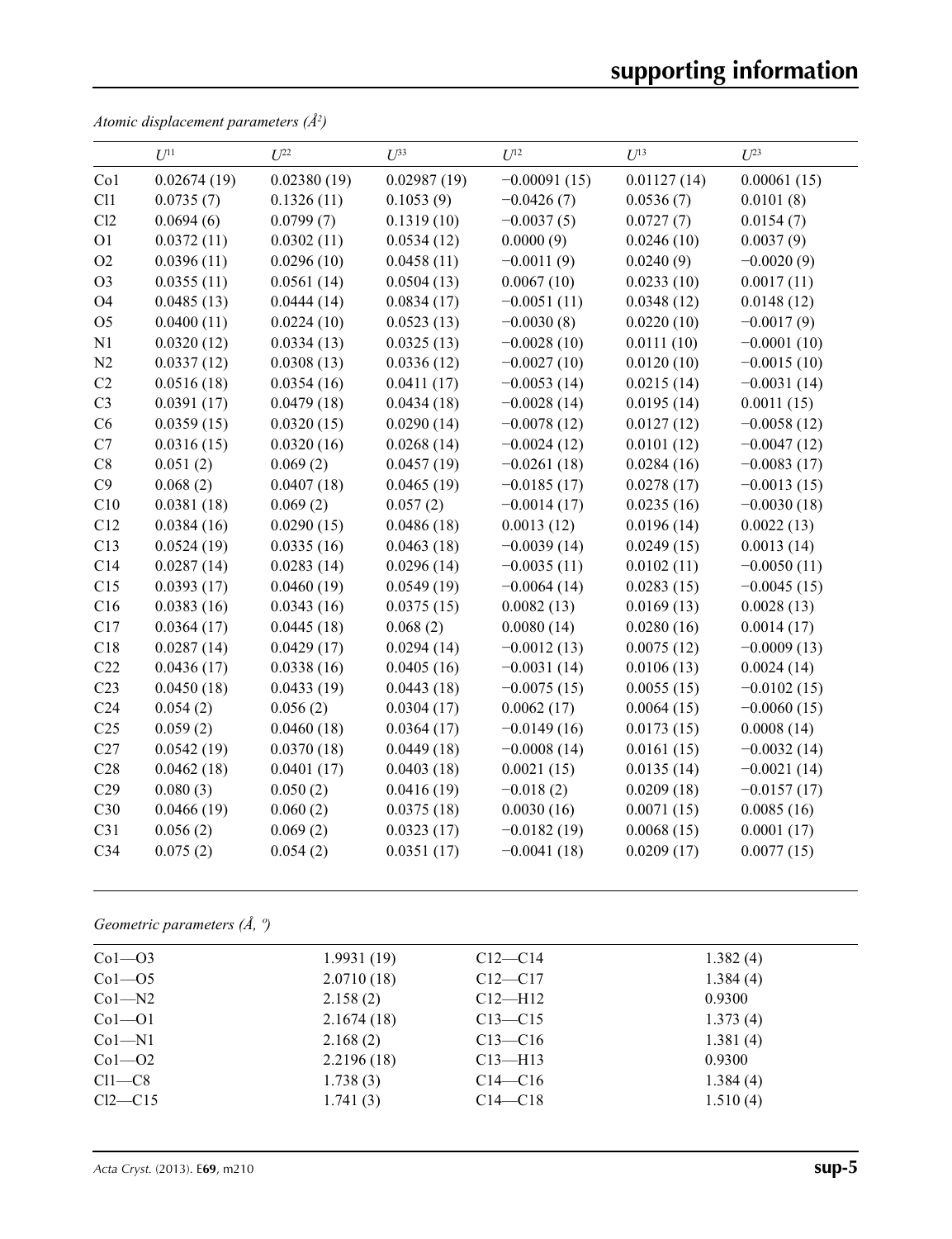| $O1 - C7$           | 1.253(3)   | $C15 - C17$       | 1.376(4) |
|---------------------|------------|-------------------|----------|
| $O2 - C7$           | 1.268(3)   | $C16 - H16$       | 0.9300   |
| $O3 - C18$          | 1.256(3)   | $C17 - H17$       | 0.9300   |
| $O4 - C18$          | 1.235(4)   | $C22-C23$         | 1.377(4) |
| $O5 - H1W$          | 0.8405     | $C22-H22$         | 0.9300   |
| $O5 - H2W$          | 0.8101     | $C23-C24$         | 1.354(4) |
| $N1 - C25$          | 1.329(4)   | $C23 - H23$       | 0.9300   |
|                     |            |                   |          |
| $N1 - C22$          | 1.335(4)   | $C24-C34$         | 1.368(5) |
| $N2 - C27$          | 1.324(4)   | $C24 - H24$       | 0.9300   |
| $N2 - C28$          | 1.334(4)   | $C25-C34$         | 1.381(4) |
| $C2-C6$             | 1.378(4)   | $C25 - H25$       | 0.9300   |
| $C2-C9$             | 1.387(4)   | $C27 - C29$       | 1.381(4) |
| $C2-H2$             | 0.9300     | $C27 - H27$       | 0.9300   |
| $C3 - C10$          | 1.375(4)   | $C28 - C30$       | 1.379(4) |
| $C3-C6$             | 1.388(4)   | $C28 - H28$       | 0.9300   |
| $C3-H3$             | 0.9300     | $C29 - C31$       | 1.366(5) |
| $C6-C7$             | 1.491(4)   | $C29 - H29$       | 0.9300   |
| $C8-C9$             | 1.370(5)   | $C30 - C31$       | 1.359(5) |
| $C8 - C10$          |            | $C30 - H30$       | 0.9300   |
|                     | 1.372(5)   |                   |          |
| $C9 - H9$           | 0.9300     | $C31 - H31$       | 0.9300   |
| $C10 - H10$         | 0.9300     | C34-H34           | 0.9300   |
|                     |            |                   |          |
| $O3 - Co1 - O5$     | 94.10(8)   | $C17 - C12 - H12$ | 119.6    |
| $O3 - Co1 - N2$     | 90.09(8)   | $C15-C13-C16$     | 118.8(3) |
| $O5 - CO1 - N2$     | 91.37(8)   | $C15 - C13 - H13$ | 120.6    |
| $O3 - Co1 - O1$     | 173.52(9)  | $C16 - C13 - H13$ | 120.6    |
| $O5 - Co1 - O1$     | 91.95(7)   | $C12-C14-C16$     | 119.1(2) |
| $N2$ –Co $1$ –O1    | 92.10(8)   | $C12-C14-C18$     | 120.3(2) |
| $O3 - Co1 - N1$     | 86.43 (8)  | $C16-C14-C18$     | 120.7(2) |
| $O5 - CO1 - N1$     | 91.91 (8)  | $C13 - C15 - C17$ | 121.9(3) |
| $N2$ –Co $1$ –N $1$ | 175.38(9)  | $C13 - C15 - C12$ | 118.5(2) |
| $O1 - Co1 - N1$     | 91.03(8)   | $C17 - C15 - C12$ | 119.6(2) |
| $O3 - Co1 - O2$     | 114.26(8)  | $C13-C16-C14$     |          |
|                     |            |                   | 120.8(3) |
| $O5 - Co1 - O2$     | 151.53(7)  | $C13 - C16 - H16$ | 119.6    |
| $N2 - Co1 - O2$     | 86.29(8)   | $C14-C16-H16$     | 119.6    |
| $O1 - Co1 - O2$     | 59.84(7)   | $C15 - C17 - C12$ | 118.6(3) |
| $N1-Co1-O2$         | 92.35(8)   | $C15 - C17 - H17$ | 120.7    |
| $C7 - 01 - C01$     | 91.20 (16) | $C12-C17-H17$     | 120.7    |
| $C7 - 02 - C01$     | 88.45 (16) | $O4 - C18 - O3$   | 126.3(3) |
| $C18 - 03 - C01$    | 144.4(2)   | $O4 - C18 - C14$  | 118.8(3) |
| $Co1 - O5 - H1W$    | 123.2      | $O3-C18-C14$      | 114.9(3) |
| $Co1 - O5 - H2W$    | 110.7      | $N1 - C22 - C23$  | 123.2(3) |
| $H1W - O5 - H2W$    | 111.6      | $N1 - C22 - H22$  | 118.4    |
| $C25 - N1 - C22$    | 116.5(2)   | $C23 - C22 - H22$ | 118.4    |
| $C25 - N1 - Co1$    | 119.32(19) | $C24 - C23 - C22$ | 119.5(3) |
|                     |            |                   |          |
| $C22 - N1 - Co1$    | 124.12(19) | $C24 - C23 - H23$ | 120.2    |
| $C27 - N2 - C28$    | 117.0(3)   | $C22-C23-H23$     | 120.2    |
| $C27 - N2 - C01$    | 125.2(2)   | $C23-C24-C34$     | 118.3(3) |